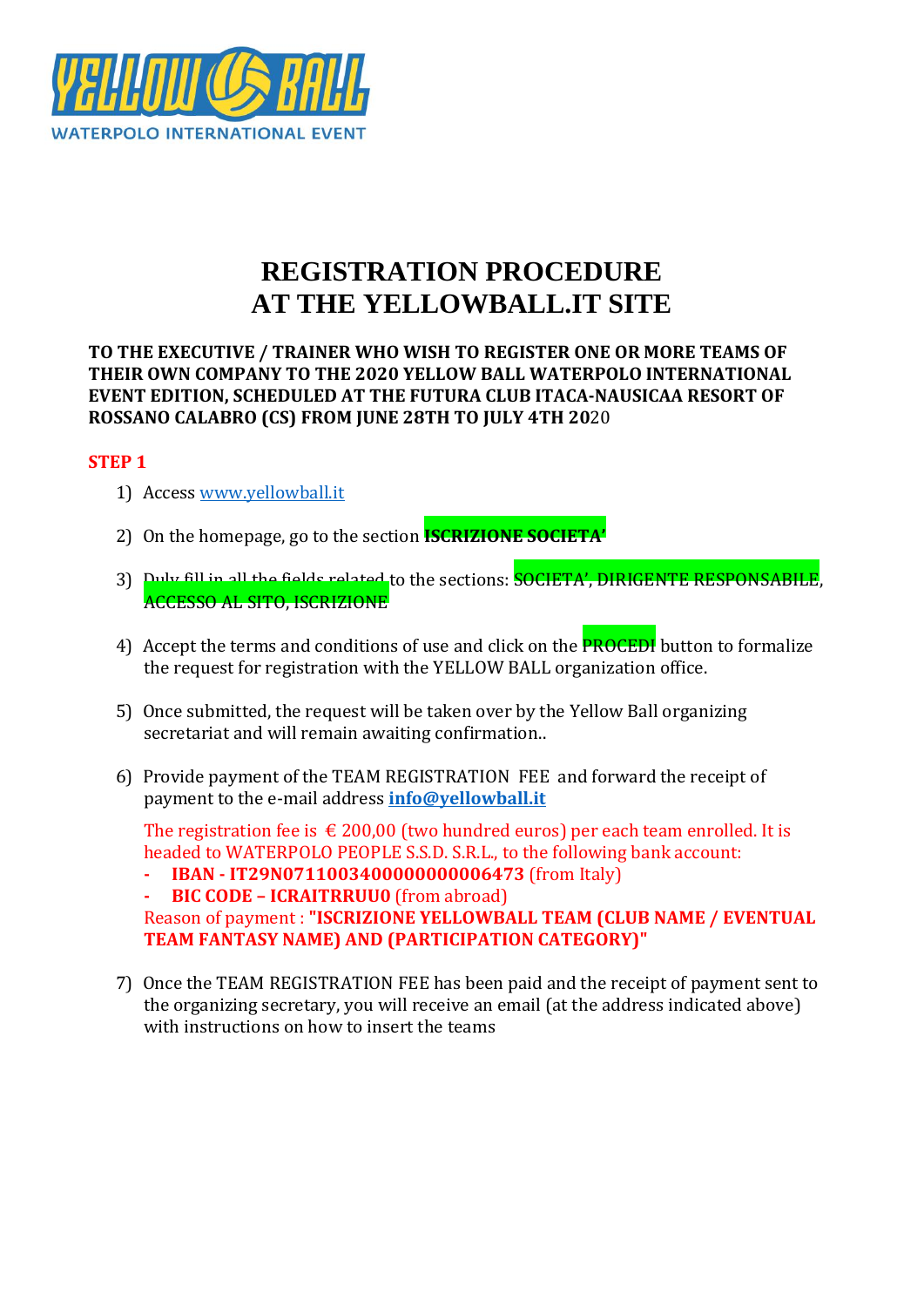

## **STEP 2**

- 1) Access [www.yellowball.it](http://www.yellowball.it/)
- 2) On the homepage enter the section **ACCEDI** typing **USERNAME** (the email provided during registration) and **PASSWORD**: you will have access to the control panel of your club
- 3) In BACHECA section you must necessarily attach the file (in PDF or JPEG format) of the receipt of payment of the TEAM REGISTRATION FEE to unlock the system and proceed with the compilation of the your team (s) registered
- 4) Once the receipt of payment has been entered, wait for the organizational secretariat to release access to start filling out the various forms
- 5) After having obtained access it is possible to enter the data of the coach, manager and athletes of the team/s registered

## **STEP 3**

- 1) After entering the section **ACCEDI of the site [www.yellowball.it](http://www.yellowball.it/)**, typing **USERNAME** and **PASSWORD** the control panel for your company will appear
- 2) IN section BACHECA of PANNELLO DI CONTROLLO enter, in JPEG format, the LOGO of your CLUB
- 3) After entering the LOGO CLUB you can access the section SQUADRE E GIOCATORI
- 4) Depending on how many teams have been registered by the individual company (information provided to the system during the initial registration phase) a section with the words "ISCRIVI LA TUA SOUADRA " will appear.
- 5) After clicking on the "ISCRIVI LA TUA SQUADRA" section, duly complete all the required fields: TEAM, DATA FOR BILLING, MANAGER, COACH, REGISTRATION. After filling in the above fields, accept the terms of the condition and click on the PROCEDI key - complete the procedure for all registered teams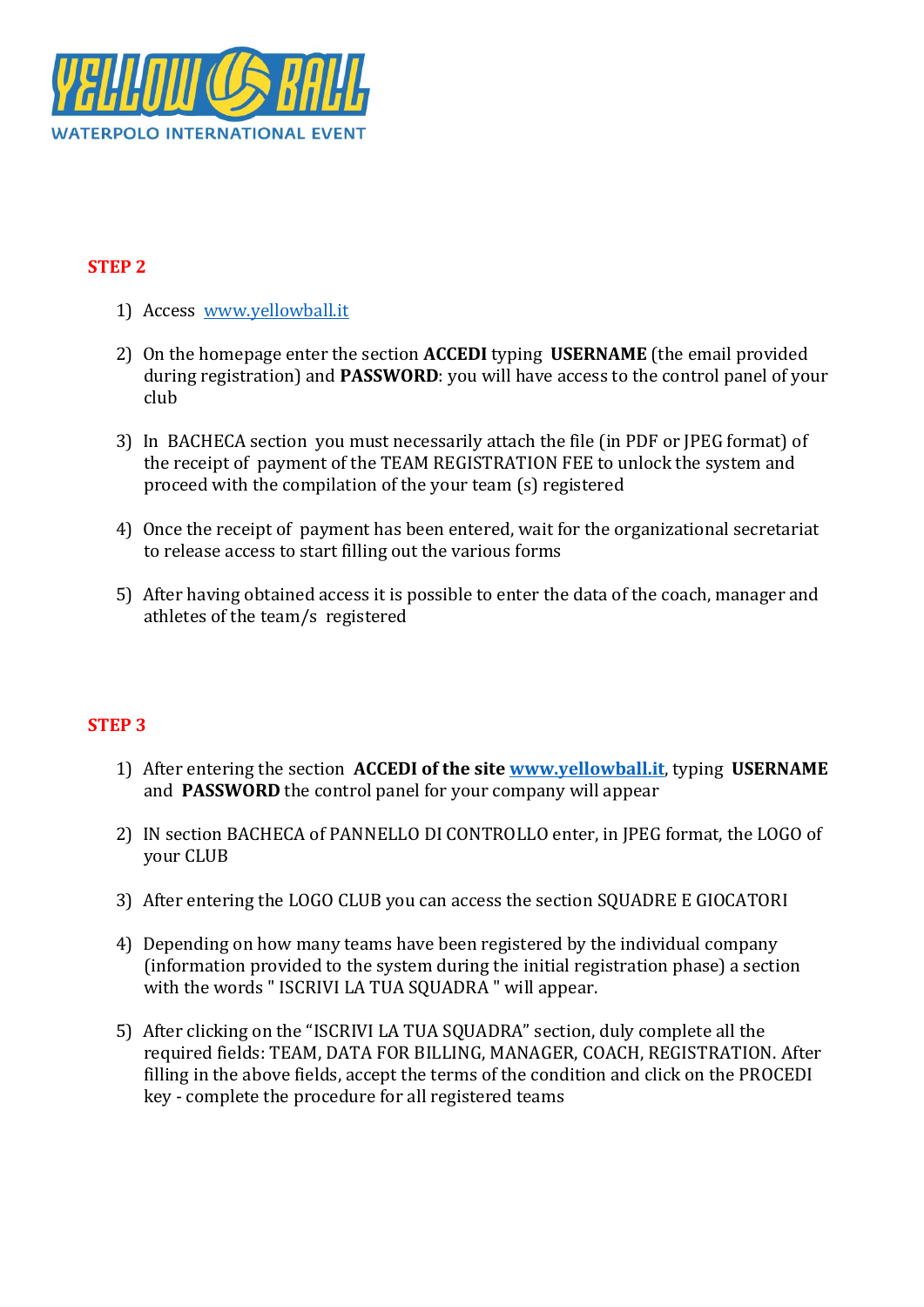

### **STEP 4**

- 1) After entering the main data for each team registered at YELLOW BALL 2018, it is now time to enter the information of the players belonging to the team. In the CONTROL PANEL related to each single registered team enter the section **GIOCATORI**
- 2) It comes out boxes related to each team member (example: if during the registration phase 13 athletes have been indicated for the WHITE team, when entering athletes data 13 boxes will appear)
- 3) Click on each player box "INSERISCI IL GIOCATORE" to enter the data of each single team member
- 4) Within each player box fill in the required fields: NUMBER OF CAP, NAME, SURNAME, SEX, PLACE OF BIRTH, DATE OF BIRTH, T-SHIRT SIZE, INDICATION OF ANY ALLERGIES OR FOOD INTOLERANCE. After completing the above fields, accept the terms of the condition and click on the PROCEDI key
- 5) In the CONTROL PANEL BOARD for each single registered team, the paying accountant must be uploaded (in PDF or JPEG format) for the payment of the ATHLETE REGISTRATION FEES (single account if the payment is made in a single solution or double accounting if the payment is deferred in two instalments)

The registration fee for each athelte enrolled is  $\epsilon$  460,00 (fourtysix hundred euros) (only solution or two installment solutions of  $\epsilon$  230).). It is headed to WATERPOLO PEOPLE S.S.D. S.R.L., to the following bank account:

**- IBAN - IT29N0711003400000000006473** (from Italy) **- BIC CODE – ICRAITRRUU0** (from abroad) Reason of payment : **"ISCRIZIONE YELLOWBALL TEAM (CLUB NAME / EVENTUAL TEAM FANTASY NAME) AND (PARTICIPATION CATEGORY)"**

### **ATTENTION: THE CLUBS WILL NEED TO MAKE A SINGLE BANK TRANSFER RELATIVE TO THE REGISTRATION FEES OF THEIR OWN ATHLETES TO AVOID LOSS**